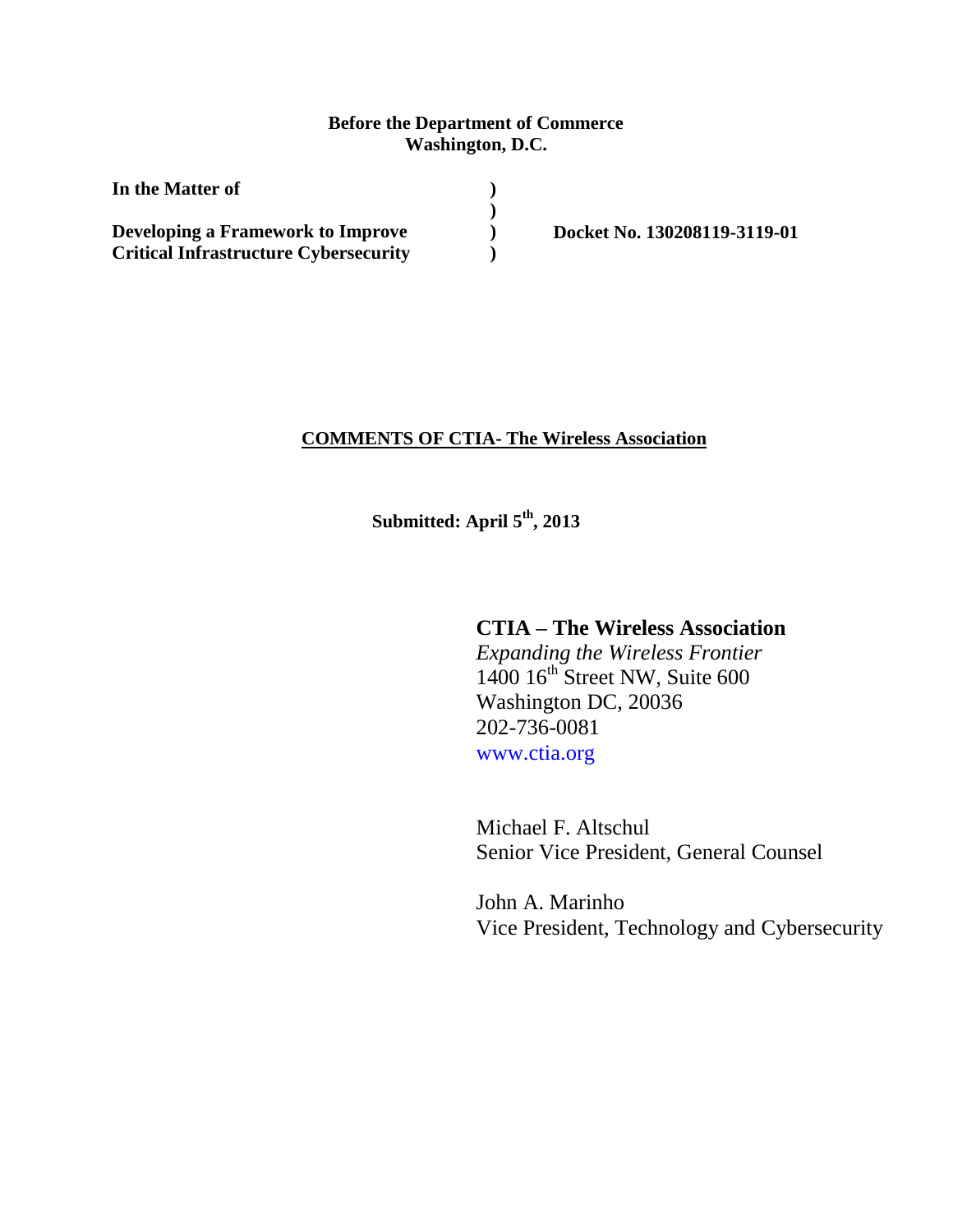# **TABLE OF CONTENTS**

| I.   |           |                                                                                                                |
|------|-----------|----------------------------------------------------------------------------------------------------------------|
| II.  |           | THE GLOBAL WIRELESS ECOSYSTEM IS DRIVING INNOVATION 2                                                          |
|      | A.        | Mobility is transforming the global economy with flexibility and security. 2                                   |
|      | <b>B.</b> | Domestic and international standard-setting reflect the complexities of this                                   |
| III. |           | THE WIRELESS INDUSTRY IS ADDRESSING CYBERSECURITY THROUGH<br>BEST PRACTICES, STANDARDS, AND CONSUMER EDUCATION |
|      | A.        | The mobile industry responds to evolving threats through industry groups,                                      |
|      | <b>B.</b> |                                                                                                                |
|      |           | 1.<br>Industry has best practices for mobile security, including from CTIA,                                    |
|      |           | 2.<br>Several voluntary standards, from ATIS, TIA, 3GPP, 3GPP2 and ISO,                                        |
|      | $C$ .     |                                                                                                                |
| IV.  |           | THE FEDERAL GOVERNMENT MUST PROCEED WITH CAUTION 11                                                            |
|      | A.        | Industry should continue to lead the development of market-driven, flexible                                    |
|      | <b>B.</b> | Cybersecurity must be pursued globally, consistent with U.S. values. 13                                        |
|      | C.        | The government should not expect NIST's Framework to be importable into                                        |
|      | D.        | Assessing compliance with any Framework will be complicated. 14                                                |
|      | Ε.        | Obstacles to improved cybersecurity cannot be addressed without legislation14                                  |
| V.   |           |                                                                                                                |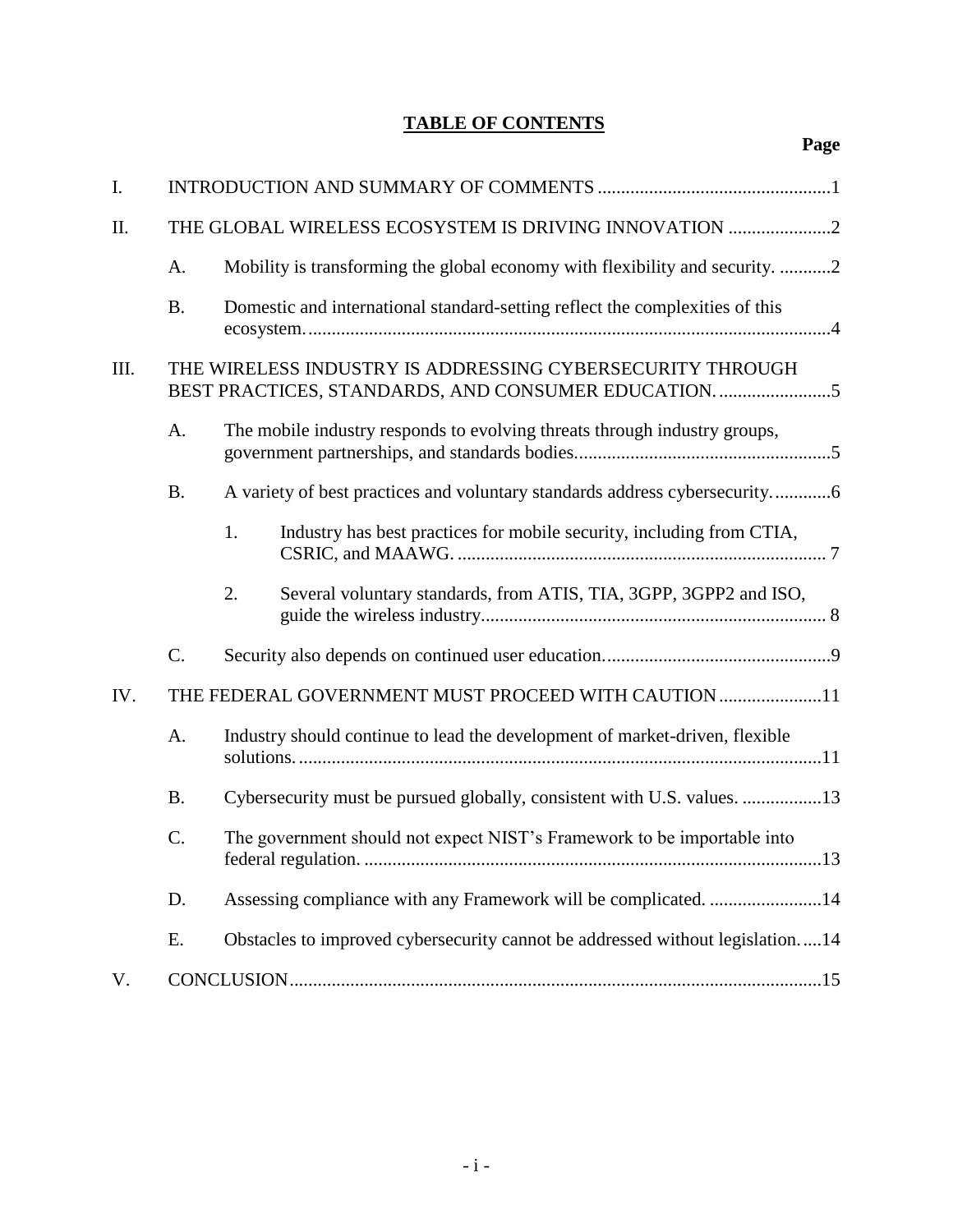### **COMMENTS OF CTIA- The Wireless Association**

### <span id="page-2-0"></span>**I. INTRODUCTION AND SUMMARY OF COMMENTS**

CTIA-The Wireless Association represents all contributors to the global wireless ecosystem, from manufacturers and carriers to software and application developers. Through collaboration and innovation, these contributors have led a mobile revolution that has transformed the global economy.

CTIA has worked for years with its members and policy makers on security and technology issues. The challenges are real and serious. Rapid and crippling threats come from criminals, terrorists, and nation states seeking to damage American industry and the global economy. The private sector has been responding to increasingly aggressive attacks that often appear to be acts of war. For several years, policy-makers have debated how to help the private sector. Some want to expand the tools and protections available to the private sector, while others seek to place increasing responsibility and obligations on the private sector, with or without additional protections.

In February 2013, after several pieces of legislation failed to bridge key policy divides, the President issued Executive Order 13636 and Presidential Policy Directive, PPD-21, directing Executive Branch entities to begin taking action on cybersecurity.<sup> $1$ </sup> Of the several steps outlined in those documents, Section 7 of the Executive Order directs the National Institute of Standards and Technology ("NIST") to "lead the development of a framework to reduce cyber risks to critical infrastructure."

NIST's overall mission is to "promote U.S. innovation and industrial competitiveness by advancing measurement science, standards, and technology in ways that enhance economic security and improve our quality of life."<sup>2</sup> CTIA supports the goal of improving the private sector's ability to prevent and respond to cyber threats. NIST's expertise and perspective as a non-regulatory agency can help identify what works, so that entities can better share information and improve on what is already working well.

NIST has been tasked with developing a Cybersecurity Framework made up of "standards, methodologies, procedures, and processes that align policy, business, and technological approaches to address cyber risks."<sup>3</sup> The Framework must "incorporate voluntary consensus standards and industry best practices to the fullest extent possible" and be "consistent with voluntary international standards when such international standards will advance the objectives of this order."<sup>4</sup> NIST issued a Request for Information ("RFI") to help it create a "preliminary Framework" that will inform the final Cybersecurity Framework.<sup>5</sup> The RFI

 $\overline{a}$ 

<sup>1</sup> Executive Order – Improving Critical Infrastructure Cybersecurity, rel. Feb. 12, 2013 ("Executive Order"); Presidential Policy Directive/PPD-21, Critical Infrastructure Security and Resilience, rel. Feb. 12, 2013 ("PPD 21").

<sup>&</sup>lt;sup>2</sup> NIST, General Information, available at http://www.nist.gov/public\_affairs/general\_information.cfm<br>
<sup>3</sup>

Executive Order, at § 7. 4

*Id.*

<sup>5</sup> National Institute of Standards and Technology, *Developing a Framework to Improve Critical Infrastructure Cybersecurity*, Notice and Request for Information, 78 Fed. Reg. 13024 (Feb. 26, 2013) ("*NIST RFI*"); Executive Order § 7(e).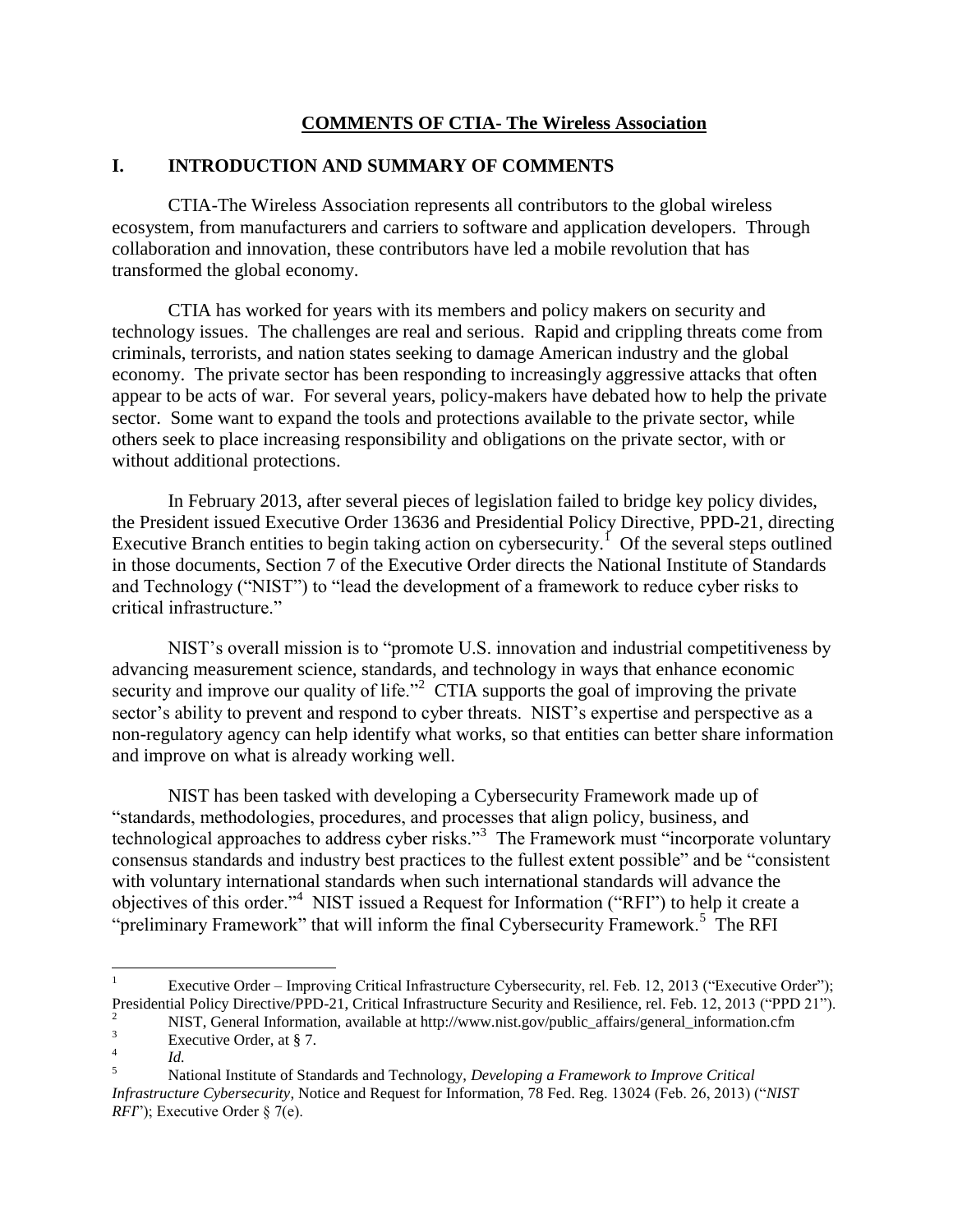describes NIST's task in broad terms, posing more than thirty questions across three main areas: *current risk management practices*, *use of frameworks, standards, guidelines and best practices*, and *specific industry practices*.

Given the complex technical dynamics in cybersecurity, any framework NIST identifies should be performance-based, industry-led, and internationally harmonized. As explained in Part II, the wireless industry is complex, dynamic and global. It benefits from a light regulatory approach, which facilitates flexibility and innovation. This innovation has transformed numerous sectors of the global economy, and if allowed to continue free from regulation and interference, will continue to do so.

As explained in Part III, the industry is making great strides in cybersecurity through voluntary best practices, standards, and user education, which leave diverse participants free to scale responses to their threat environments, security imperatives, and cost-benefit needs. These best practices and standards provide NIST some examples of current procedures and policies that support performance-based, voluntary and flexible approaches.. Industry also relies on consumer and user education. Cybersecurity is challenging precisely because the wireless industry is diverse and open, and consumers demand to control their technology.

With these dynamics as a backdrop, CTIA identifies in Part IV several principles that should inform any Framework relevant to the wireless sector. First, for any approach to be sufficiently flexible, it must be led by industry and avoid technical or operational mandates. Industry participants can identify workable performance-based goals and scalable implementation. Goals for the wireless industry will evolve and can take many forms: continuity of service, transmission integrity, or benchmarks for identity verification and access controls. Government can help industry formulate goals, but should not direct particular goals or methods of achieving them.

In addition to industry-led performance-based goals, international harmonization is key, particularly for wireless. The borderless nature of the wireless ecosystem makes it uniquely transformative but also an attractive target for those seeking to do harm. The United States has an important role to play in fostering cybersecurity, but it needs to work within the global market to foster continued innovation consistent with longstanding U.S policy and values.

CTIA applauds NIST's energy in addressing the diverse issues in the RFI. NIST has a lot to offer industry and policy makers. However, NIST's effort may be constrained because companies may be reticent to publicly share security information, and because policy-makers' goals are not yet clear. NIST can look to existing industry initiatives as it considers how to foster innovation. The Cybersecurity Framework should not be seen as a roadmap for regulation. Rather, industry must be freed to share information and develop techniques that satisfy privatelydeveloped performance goals for cost-effective security across organizations of varied size and sophistication. Regulation should only be considered if those efforts are tried and fail.

# <span id="page-3-1"></span><span id="page-3-0"></span>**II. THE GLOBAL WIRELESS ECOSYSTEM IS DRIVING INNOVATION**

# **A. Mobility is transforming the global economy with flexibility and security**.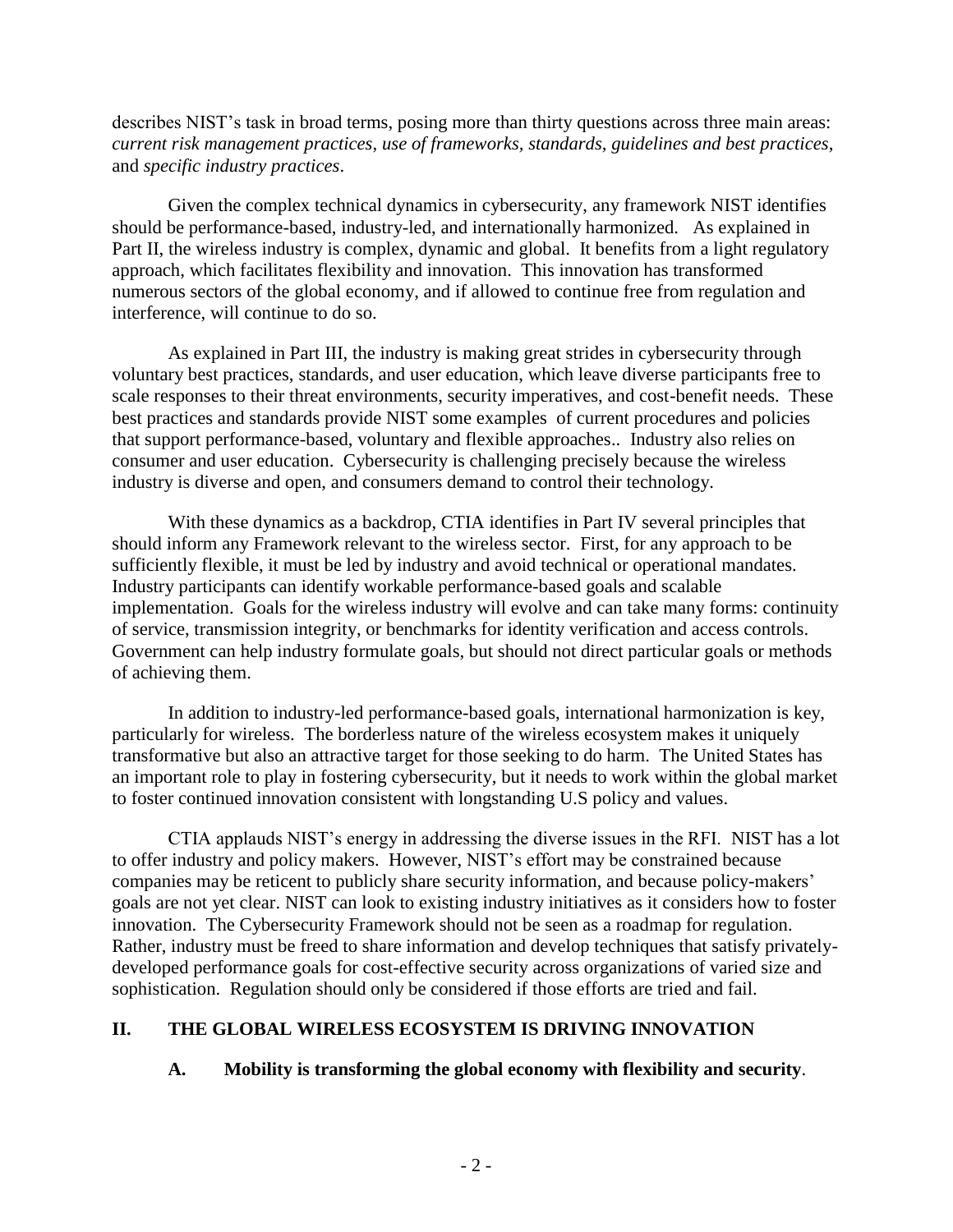CTIA agrees with NIST that the United States economy "has become increasingly dependent on information technology."<sup>6</sup> Wireless innovation contributes approximately \$150 billion annually to the United States GDP and supports 3.8 million direct and indirect jobs nationwide.<sup>7</sup>

Domestically, U.S. mobile traffic grew 1,275 percent between 2009 and  $2012$ ,  $8$  and the FCC's most recent Wireless Competition Report confirms that data is a key driver. "It is estimated that U.S. mobile data traffic increased 270 percent from 2010 to 2011 and it and that it has more than doubled each year for the past four years."<sup>9</sup> This mobility is affecting key economic sectors. In the energy sector, the penetration of smart meters, an important component of smart grid technology, approached 25% of U.S. electricity consumers in  $2011$ .<sup>10</sup> Likewise, the health care system benefits from mobility. One study expects that by 2016, the U.S. market for remote and wireless patient monitoring systems to track vital signs will reach \$20.9 billion, an increase of 436% from 2007.<sup>11</sup> Meanwhile, Near Field Communication (NFC) technology is expected to be utilized by 25% of U.S. mobile phone users to pay for goods in-store.<sup>12</sup> In addition, according to a recent Mobile Work Exchange study, federal employees have increased productivity by an average of nine hours per week using mobile devices, a gain for government of \$28 billion, and more than half of workers utilize BYOD.<sup>13</sup>

The exponential increase in the amount of data communicated each day by mobile devices would not be possible without the security enabled by mobile devices and the systems with which they communicate. All elements of the complex wireless ecosystem play a part.

A complex and interrelated "system of systems" comprises the global mobile environment. First, the input, or upstream, segment provides the backbone of wireless communications networks and includes towers, network equipment, backhaul facilities, and spectrum.<sup>14</sup> Second, wireless carriers transmit voice, messaging, and data services over the network.<sup>15</sup> Finally, in the edge, or downstream segment, sophisticated mobile devices

<sup>10</sup> GSMA & A.T. Kearney, *The Mobile Economy 2013*, at 33, *available at* 

 $6\phantom{a}$ <sup>6</sup> *NIST RFI*, 78 Fed. Reg. at 13025.

<sup>7</sup> *See FCC Chairman Julius Genachowski, Prepared Remarks to International CTIA Wireless 2012*, at 2-3 (May 8, 2012), available at http://hraunfoss.fcc.gov/edocs\_public/attachmatch/DOC-313945A1.pdf ("Genachowski CTIA Remarks"); CTIA – The Wireless Association®, *Today's Mobile Cybersecurity: Protected, Secured & Unified*, at 3 (rel. Oct. 10, 2012) ("CTIA First White Paper").

<sup>8</sup> Jimm Phillips, *Increased Spectrum Availability Will Relieve Pressures Created by Rising Data Usage, FCC Wireless Bureau Chief Says*, Communications Daily, Feb. 20, 2013, at 2 (discussing comments by FCC Wireless Bureau Chief, Ruth Milkman).

<sup>9</sup> FCC, Sixteenth Annual Wireless Competition Report (¶ 2) (rel. March 22, 2013).

http://www.gsmamobileeconomy.com/ ("GSMA Mobile Economy").

<sup>11</sup> Nicole Lewis, *Remote Patient Monitoring to Double by 2016*, InformationWeek.com (July 25, 2012), *available at* http://www.informationweek.com/healthcare/mobile-wireless/remote-patient-monitoring-market-todoub/240004291.

 $^{12}$  GSMA Mobile Economy, at 38.

<sup>13</sup> Mobile Work Exchange, *The 2013 Digital Dilemma Report: Mobility, Security, Productivity – Can We Have It All?*, at 3 (Jan. 15, 2013), *available after free registration at* https://www.mobileworkexchange.com/ourresearch/research-register/2110.

<sup>14</sup> *See Implementation of Section 6002(b) of the Omnibus Budget Reconciliation Act of 1993*, Fifteenth Report, 26 FCC Rcd 9664 (2011) ("*Fifteenth Report*").

*Id.*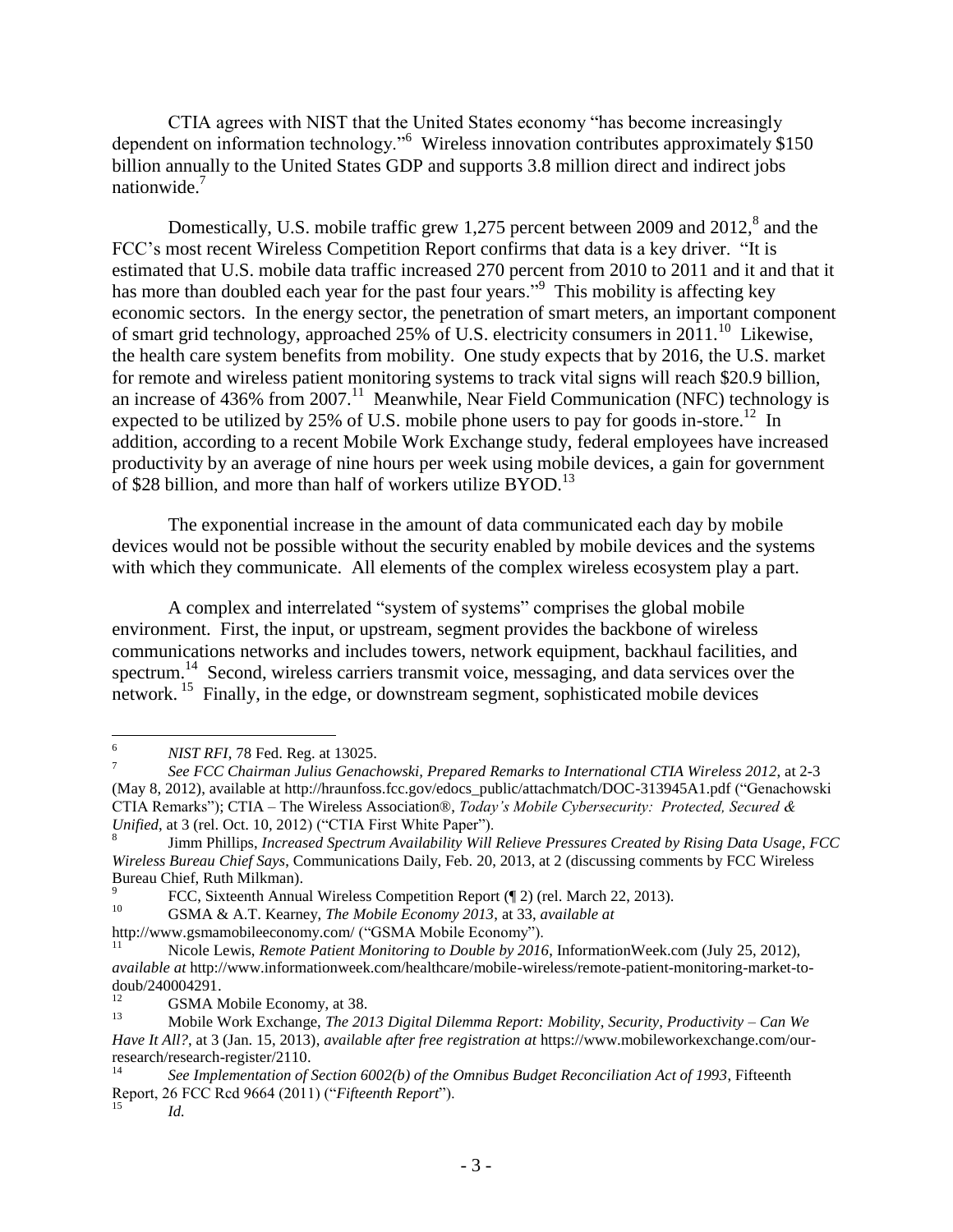containing operating systems, applications, content, and mobile commerce connect consumers to the network. $16$ 

These diverse contributors -- large and small, domestically and worldwide -- share responsibility for cybersecurity and provide multilayered protection. In the input segment, network-based security provides consumers the power to protect their information through device management capabilities, firewalls, secure storage and virtual solutions. Innovative encryption techniques protect email and data in the mobile wireless services segment. And in the downstream segment, effective solutions focus on end-user education and device solutions such as strong authentication and secure connectivity.

### <span id="page-5-0"></span>**B. Domestic and international standard-setting reflect the complexities of this ecosystem**.

National and global standards-setting groups play a vital role in the global mobile ecosystem, resolving technical differences, setting standards, and fostering efficiencies. These groups include the Alliance for Telecommunications Industry Solutions (ATIS), the Institute of Electrical and Electronics Engineers (IEEE), the Telecommunications Industry Association (TIA), and the American National Standards Institute (ANSI), as well as the Third Generation Partnership Projects (3GPP and 3GPP2), consensus-driven international partnership of telecommunications standards bodies. For example, the emerging global standard for wireless broadband technology, Long Term Evolution (LTE), was developed by the 3GPP, and IEEE and 3GPP presently are working to develop standards for refinements of LTE and other standards.

NIST states that it "will incorporate voluntary consensus standards and industry best practices to the fullest extent possible" as part of the Framework, which "will be consistent with voluntary international consensus based standards  $\ldots$  ..."<sup>17</sup> This is critical, because these processes reflect the complexities of a global, innovative market, and puts a premium on implementation flexibility, backward-compatibility, and interoperability while avoiding technological obsolescence. Again, working with and through industry-led, global standardssetting bodies greatly minimizes the risk that the Framework will isolate the United States' methods for cybersecurity responses should international bodies like 3GPP take a different path. Moreover, as 3GPP stresses, "[t]he major focus for all 3GPP Releases is to make the system backwards and forwards compatible wherever possible, to ensure that the operation of user equipment is uninterrupted."<sup>18</sup>

NIST seeks "current adoption rates and related information for particular standards, guidelines, best practices, and frameworks . . . .<sup>19</sup> For products and services, and depending on what a particular standard addresses, it may take approximately 18 months for a new standard to work through international bodies and another 18 to 24 months to be incorporated into products, including application interoperability testing. Some standards, such as the development of application programming interfaces (APIs) might involve a shorter cycle for international

 $16\,$  $\frac{16}{17}$  *Id.* 

<sup>&</sup>lt;sup>17</sup> *NIST RFI*, 78 Fed. Reg. at 13025.<br><sup>18</sup> **2GDD**, About <sup>2</sup>GBB</sup>, mailable at 1

<sup>18</sup> 3GPP, *About 3GPP*, *available at* http://www.3gpp.org/About-3GPP.

<sup>19</sup> *NIST RFI*, 78 Fed. Reg. at 13026.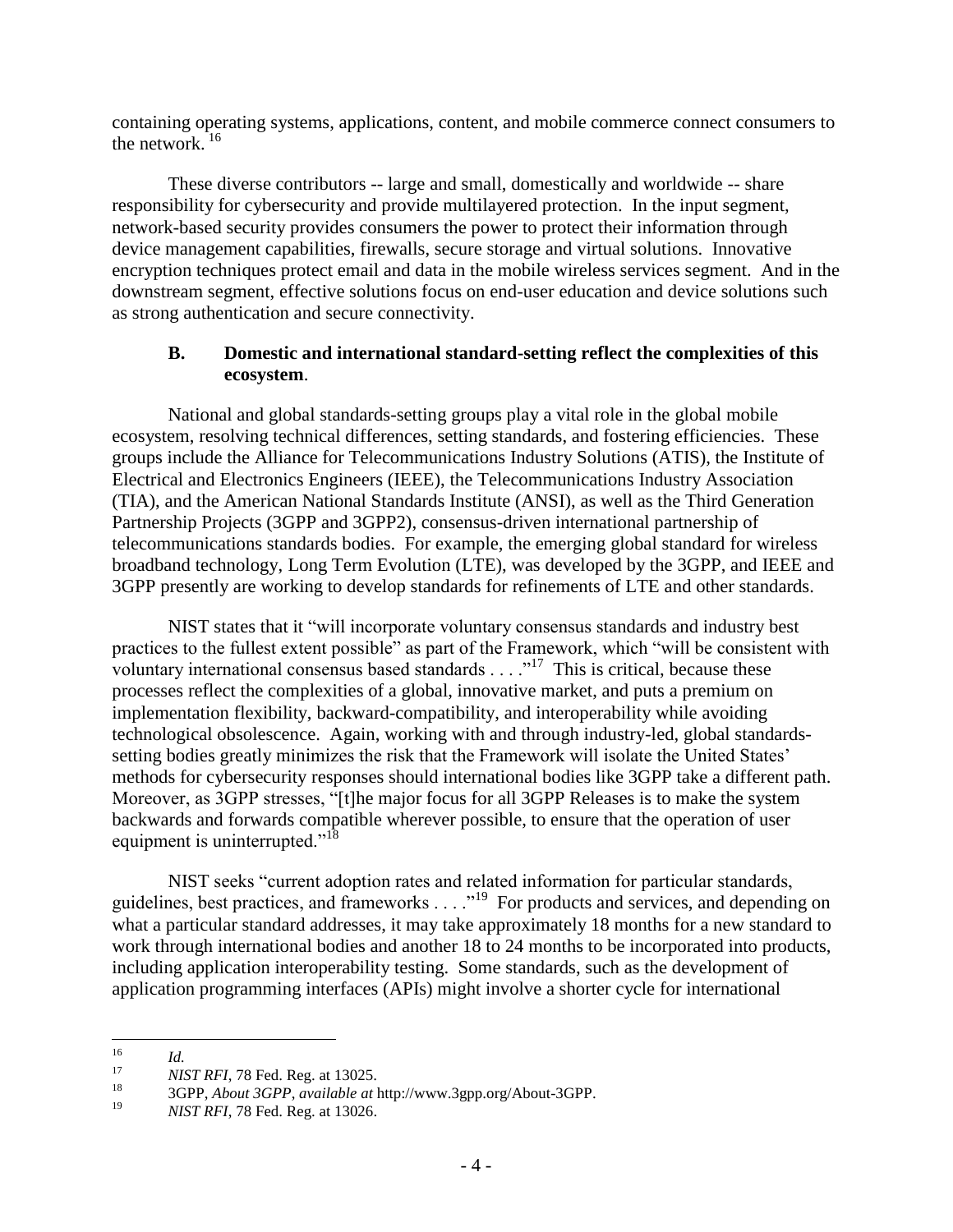standard setting and product incorporation. A similar timetable applies to network-side standards, such as the TS 33.102 Security Architecture standards developed by 3GPP.

### <span id="page-6-0"></span>**III. THE WIRELESS INDUSTRY IS ADDRESSING CYBERSECURITY THROUGH BEST PRACTICES, STANDARDS, AND CONSUMER EDUCATION.**

The RFI seeks information on "the current usage of existing cybersecurity frameworks, standards, and guidelines" and "the applicability of existing publications to address cybersecurity needs . . . .<sup>"20</sup> NIST also seeks more specific industry practices, such as an "organization's policies and procedures governing risk generally and cybersecurity risk specifically" and the "standards, guidelines, best practices, and tools" which "organizations us[e] to understand, measure, and manage risk at the management, operational, and technical levels."<sup>21</sup> These queries are related, so CTIA will address them together and generally, as individual companies may provide appropriate specific responses.

### <span id="page-6-1"></span>**A. The mobile industry responds to evolving threats through industry groups, government partnerships, and standards bodies**.

NIST states that the Framework must incorporate domestic and global standards and best practices and provide a "flexible" and "performance-based" approach.<sup>22</sup> With effective cybersecurity measures as the bedrock of continued wireless growth across all sectors of the U.S. and global economy, CTIA's members are actively investing in new solutions to combat cyber threats. CTIA created the Cybersecurity Working Group ("CSWG") to address cybersecurity practices and collaborate with government and industry. Comprised of senior technical and policy representatives from leading companies, CSWG facilitates innovation and cooperation on advanced countermeasures to evolving threats. In addition to working on security issues within the mobile ecosystem, the CSWG has produced white papers for policy makers and has commented on proposals before government and non-governmental bodies.

The mobile industry seeks flexible solutions in collaboration with domestic and global standard-setting groups. These groups have produced myriad standards covering the wireless ecosystem. To the extent NIST "find[s] potential gaps," $^{23}$  any response must fit within the appropriate global standard-setting frameworks and support the voluntary and performancebased solutions which have been -- and will continue to be -- produced.

The mobile industry's blueprint stresses the importance of flexibility. From device manufacturers to network providers to OS developers, the blueprint contemplates unified efforts and independent investment to advance effective cybersecurity solutions. Though cyber threats may be common across industry players at a given moment, entities throughout the mobile space must enjoy freedom to devise their own solutions to evolving threats based on industry-wide best

<sup>20</sup> <sup>20</sup> *NIST RFI*, 78 Fed. Reg. at 13027-28.<br><sup>21</sup> *NIST RFI*, 79 Fed. Reg. at 12027.

<sup>&</sup>lt;sup>21</sup> *NIST RFI*, 78 Fed. Reg. at 13027.<br>*NIST RFI*, 78 Fed. Reg. at 13025.

<sup>&</sup>lt;sup>22</sup> *NIST RFI*, 78 Fed. Reg. at 13025.

<sup>23</sup> *NIST RFI*, 78 Fed. Reg. at 13025.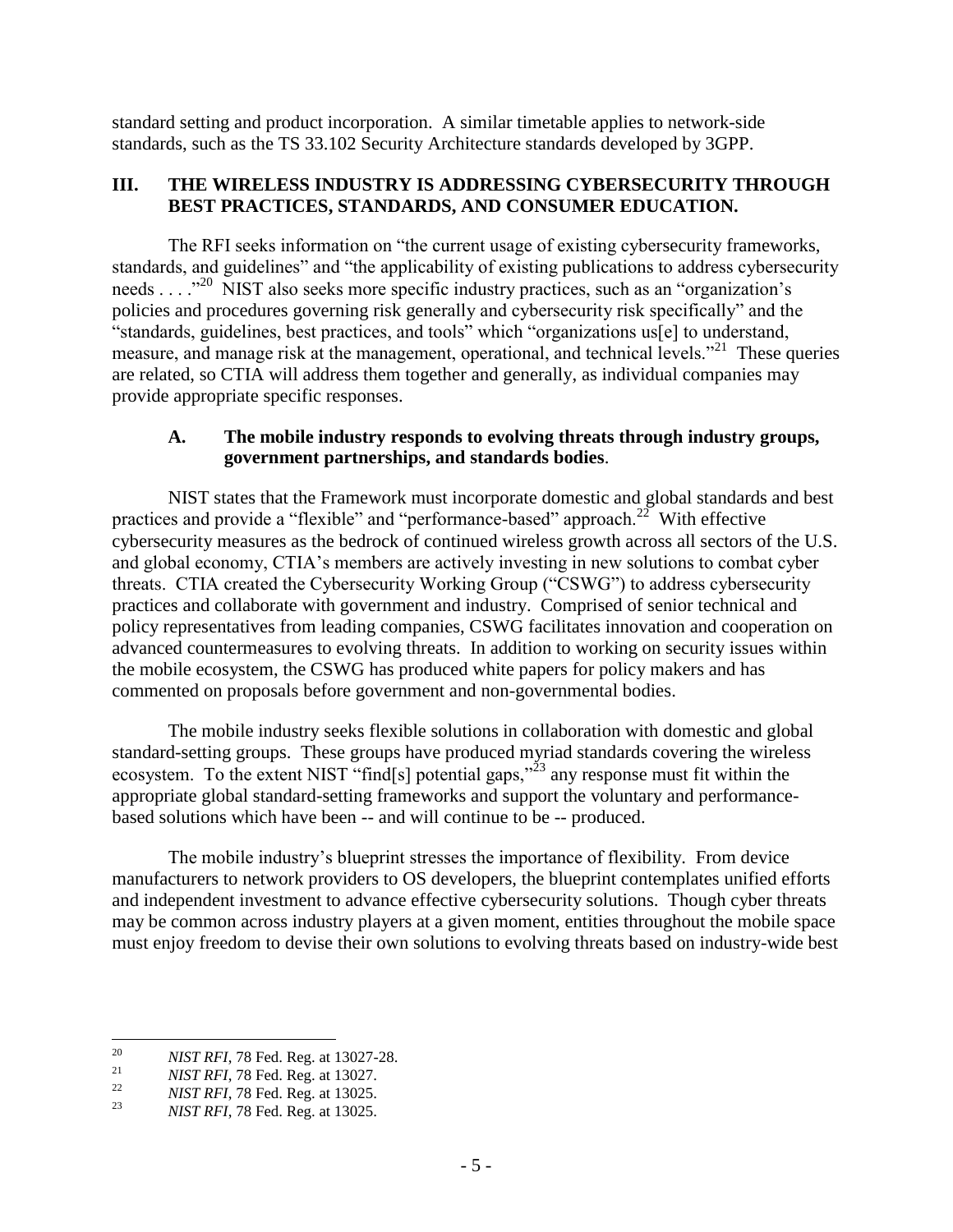practices, collaborative efforts, and codes of conduct. By contrast, static, standardized security measures will provide a roadmap for hackers and cyber criminals to help focus their attacks.<sup>24</sup>

CTIA supports NIST's efforts to survey current and planned cybersecurity solutions, and encourages NIST to fully examine standards and best practices developed by standards-setting groups. The importance of adaptable industry solutions and international harmonization is evident in Executive Order 13636, which directs the Cybersecurity Framework to "incorporate voluntary consensus standards and industry best practices *to the fullest extent possible*" and "*be consistent with voluntary international standards* when such international standards will advance the objectives of this order."<sup>25</sup> International standard-setting groups such as IEEE, ATIS, and 3GPP resolve technical differences, foster efficiencies, and ensure interoperability and harmonization, and the industry's cutting-edge responses to cyber threats are made possible through coordination with these global and national standards-setting groups and processes.

CTIA and its members also collaborate with federal and local agencies to address cybersecurity. For example, CTIA and its operator members work closely with the National Communications System ("NCS") and the United States Computer Emergency Readiness Team ("US-CERT") to share information and to fortify networks to minimize vulnerabilities. NIST is aware that companies engage in ongoing research and dialogue with it and other agencies like NTIA, Defense Information Systems Agency, and the Department of Homeland Security, in addition to a variety of working groups. Robust public-private partnerships assist the federal government on national security and emergency preparedness. Any initiatives must be coordinated with appropriate public-private efforts to efficiently use resources.<sup>26</sup>

# **B. A variety of best practices and voluntary standards address cybersecurity**.

<span id="page-7-0"></span>CTIA agrees with NIST that "there are core cybersecurity practices that can be identified" and which should "be a focus of the Framework development process."<sup>27</sup> Effective cybersecurity is addressed through multi-layered protection throughout the mobile ecosystem, which includes end users. CTIA identifies these best practices and standards as examples of some of the policies and procedures available to manufacturers, operators, and users across the wireless industry. These sorts of tools can be used and adapted, as appropriate, based on an individual, organization, or network's structure, needs, and risk environment. They illustrate the diverse and scalable options available to the wireless ecosystem, which may inform NIST's approach to a cybersecurity Framework.

 $24$ <sup>24</sup> CTIA – The Wireless Association®, *Today's Mobile Cybersecurity: Blueprint for the Future*, at 24 (rel. Feb. 12, 2013) ("CTIA Second White Paper").

<sup>&</sup>lt;sup>25</sup> Executive Order, at  $\frac{8}{3}$  7(a) (emphasis added).

These comments do not attempt to catalog the many avenues for collaboration, but examples include the National Security Telecommunications Advisory Committee, which facilitates the provision of advice to the President, and the National Coordinating Center for Telecommunications and the Communications Information Sharing and Analysis Center, which provide operational support. The Communications Sector Coordinating Council helps coordinate national infrastructure protection and response plans. And the National Cybersecurity and Communications Integration Center facilitates communications sector coordination with the cyber protection efforts of the US-CERT.

<sup>&</sup>lt;sup>27</sup> *NIST RFI*, 78 Fed. Reg. at 13026.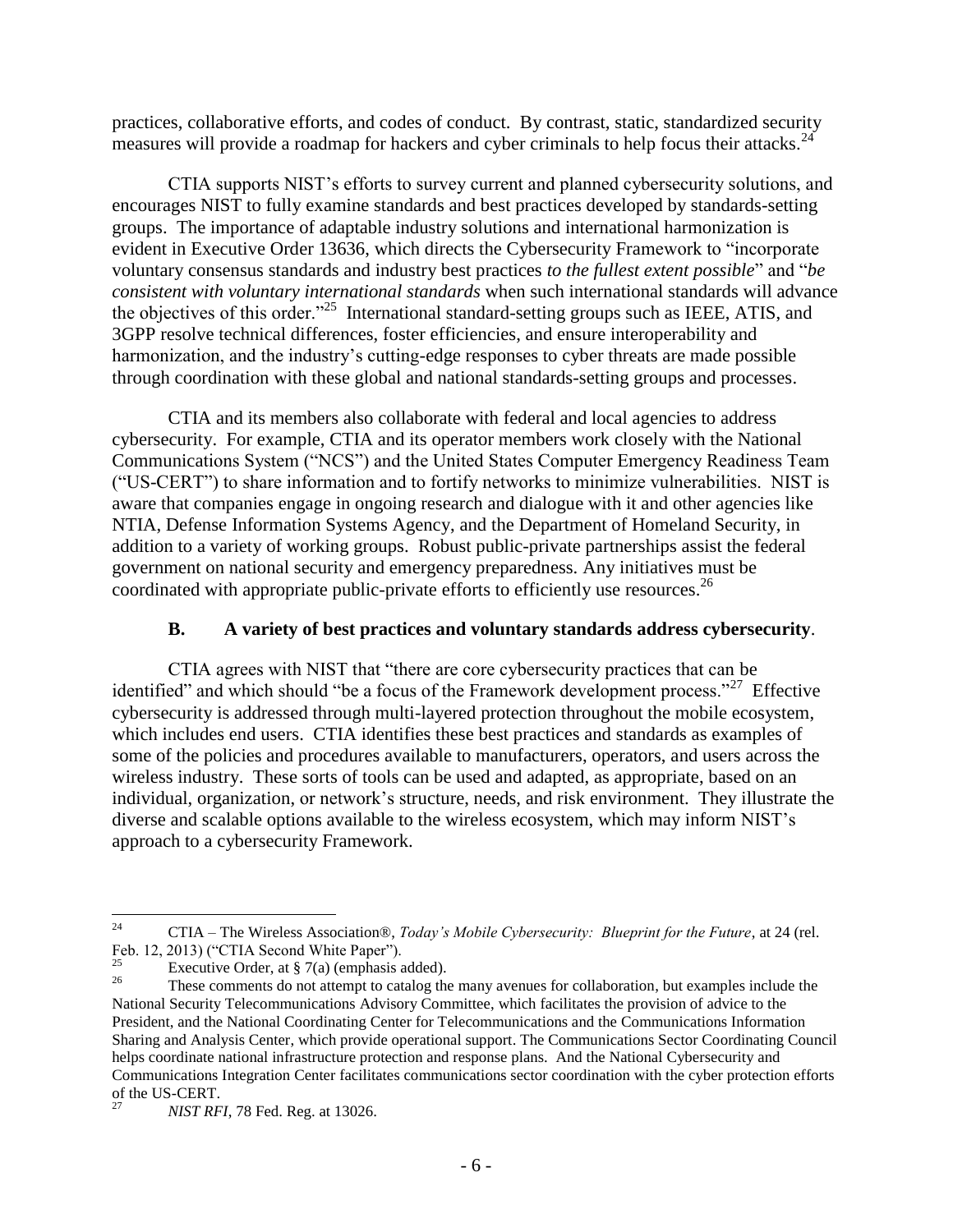1. Industry has best practices for mobile security, including from CTIA, CSRIC, and MAAWG.

<span id="page-8-0"></span>Wireless industry participants look to many best practices for guidance. Particularly relevant best practices have been identified by CTIA, the Communications Security, Reliability, and Interoperability Council (CSRIC), and Messaging Anti-Abuse Working Group (MAAWG). These are examples of best practices. The private sector voluntarily draws upon and follows best practices like these when doing so is appropriate in light of their mission and risk-benefit calculation.

CTIA recently released two White Papers, and is developing a third, identifying available security innovations throughout the mobile ecosystem and describing the blueprint for industry to develop solutions as part of a flexible framework.<sup>28</sup> The Second White Paper illustrates the wide range of mobile threats and lays out the industry's blueprint for collaboration and innovation. The First White Paper outlines a variety of security solutions deployed throughout the mobile ecosystem. For example, encryption methods can protect data residing on a mobile device, such as FIPS 140-2 published by NIST.<sup>29</sup> Available virtual private network (VPN) technology typically requires authentication and uses encryption techniques to safely connect computers and mobile devices to isolated remote computer networks that would otherwise be inaccessible.<sup>30</sup> Existing and evolving two-factor authentication methods utilize digital identifiers or time-based random numbers in addition to passwords to prevent hackers from effectively using stolen passwords.<sup>31</sup> These options for preventive measures are complemented by reactive measures. For example, wireless companies maintain a nationwide database to prevent lost or stolen smartphones from being activated for network use.<sup>32</sup> Similarly, remote wiping can allow end-users to erase data from devices presumed lost or stolen or enterprises to selectively wipe sensitive, work-related data.<sup>33</sup> Anti-virus and anti-malware software is available to protect, detect, and remove malware that can flow between devices and networks.<sup>34</sup>

In addition, the CSRIC addresses cybersecurity best practices, including recommending optimal communications systems security and reliability solutions to the FCC. CSRIC Working Group 2A (WG2A), comprised of security experts from both the private and public sector, focused on telecommunications industry cybersecurity and issued its Best Practices Final Report in March 2011.<sup>35</sup> The Final Report, which aimed to update best practices issued by the Network Reliability and Interoperability Council (NRIC) in 2004, keyed on five vertical areas – wireless, IP services, network, people, and legacy services – and four horizontal areas – identity management, encryption, vulnerability, management, and incident response.<sup>36</sup> Demonstrating

<sup>28</sup> <sup>28</sup> CTIA First White Paper; CTIA Second White Paper. CTIA incorporates both the First and Second CTIA White Papers into these comments and attaches them as Exhibits A and B.

<sup>&</sup>lt;sup>29</sup> CTIA First White Paper, at 20.

 $\frac{30}{31}$  *Id.*, at 21.

 $\frac{31}{32}$  *Id.*, at 22.

 $\frac{32}{33}$  *Id.*, at 18.

 $\frac{33}{34}$  *Id.*, at 19.

 $\frac{34}{35}$  *Id.* 

<sup>35</sup> CSRIC Working Group 2A, *Cyber Security Best Practices, Final Report* (Mar. 2011), *available at*  http://transition.fcc.gov/pshs/docs/csric/WG2A-Cyber-Security-Best-Practices-Final-Report.pdf ("CSRIC WG2A Report").

*Id.* at 7.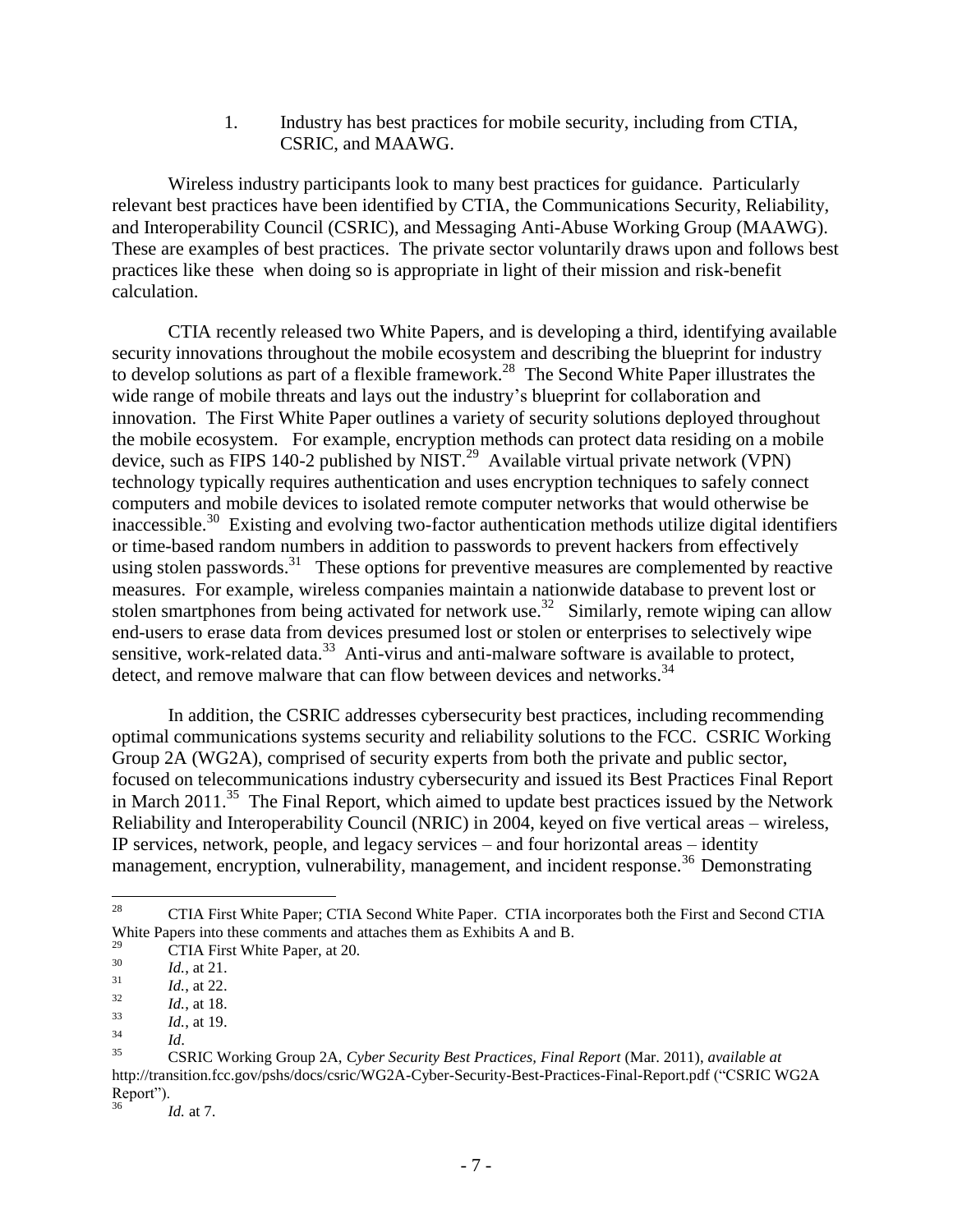that "[r]apid changes in technology continue to evolve in the [w]ireless space," CSRIC WG2A issued 47 new Best Practices for the wireless industry, leaving just five NRIC best practices modified or unchanged.<sup>37</sup> For instance, the Report suggested that "[s]ervice [p]roviders and [n]etwork [o]perators should perform a remote wipe (i.e. reset the device back to factory defaults) when an employee mobile device is lost, stolen, sold, or sent to a third party for repair. Organizations need to have a procedure set for users who have lost their devices.<sup>338</sup> The Final Report also put forth the following general approach to appropriate cyber-threat incident response: preparation, identification, containment, eradication, recovery, and lessons learned.

The MAAWG is an international organization which develops best practices and methods for the mobile messaging industry to bolster online safety. In October 2012, MAAWG issued its Best Practices to Address Online and Mobile Threats, which issued recommendations on how to address new and increasingly sophisticated online and mobile hazards.<sup>39</sup> MAAWG's industry best practices focus on detection and notification, education and awareness, minimizing risk for legal challenges and regulatory oversight, and facilitating industry and government-led collaboration.<sup>40</sup>

> 2. Several voluntary standards, from ATIS, TIA, 3GPP, 3GPP2 and ISO, guide the wireless industry.

<span id="page-9-0"></span>Industry looks to a variety of voluntary standards for guidance on security. While there is a wealth of available industry security standards, the Alliance for Telecommunications Industry Solutions (ATIS), 3rd Generation Partnership Project (3GPP), the Telecommunications Industry Association (TIA),  $3<sup>rd</sup>$  Generation Partnership Project 2 (3GPP2) and the International Organization for Standardization (ISO) provide good models of such voluntary standards. Private sector entities consider and draw from relevant standards like these, when doing so is appropriate in light of their mission and risk-benefit calculation.

For example, member companies of ATIS define and develop standards and solutions. Accredited by the American National Standards Institute (ANSI), ATIS is also the North American Organization Partner for the 3rd Generation Partnership Project (3GPP). The ATIS Technology and Operations (TOPS) Council Cyber Security Focus Group (CyberSec-FG), comprised of representatives from industry-leading companies, has analyzed the entire wireless ecosystem, from the core to the edge, as part of a phased, end-to-end approach. The CyberSec-FG determined that mapping end-to-end network topology and security zones onto ATIS' Reference Architecture would provide a foundation for developing secure network hardware, trust and identity architectures, and mobile device management. In addition, ATIS has produced hundreds of voluntary NRIC Best Practices.

The 3GPP unites ATIS and five other international standard-setting organizations in an effort to develop international telecommunications industry standards. The 3GPP Systems

 $37$  $\frac{37}{38}$  *Id.* at 12.

 $\frac{38}{39}$  *Id.* at 75.

<sup>39</sup> MAAWG, *Best Practices to Address Online and Mobile Threats* (Oct. 15, 2012), *available at*  http://www.maawg.org/sites/maawg/files/news/M3AAWG\_LAP\_Best\_Practices\_to\_Address\_Online\_and\_Mobile\_ Threats\_0.pdf ("MAAWG Best Practices").

MAAWG Best Practices, at 14-17.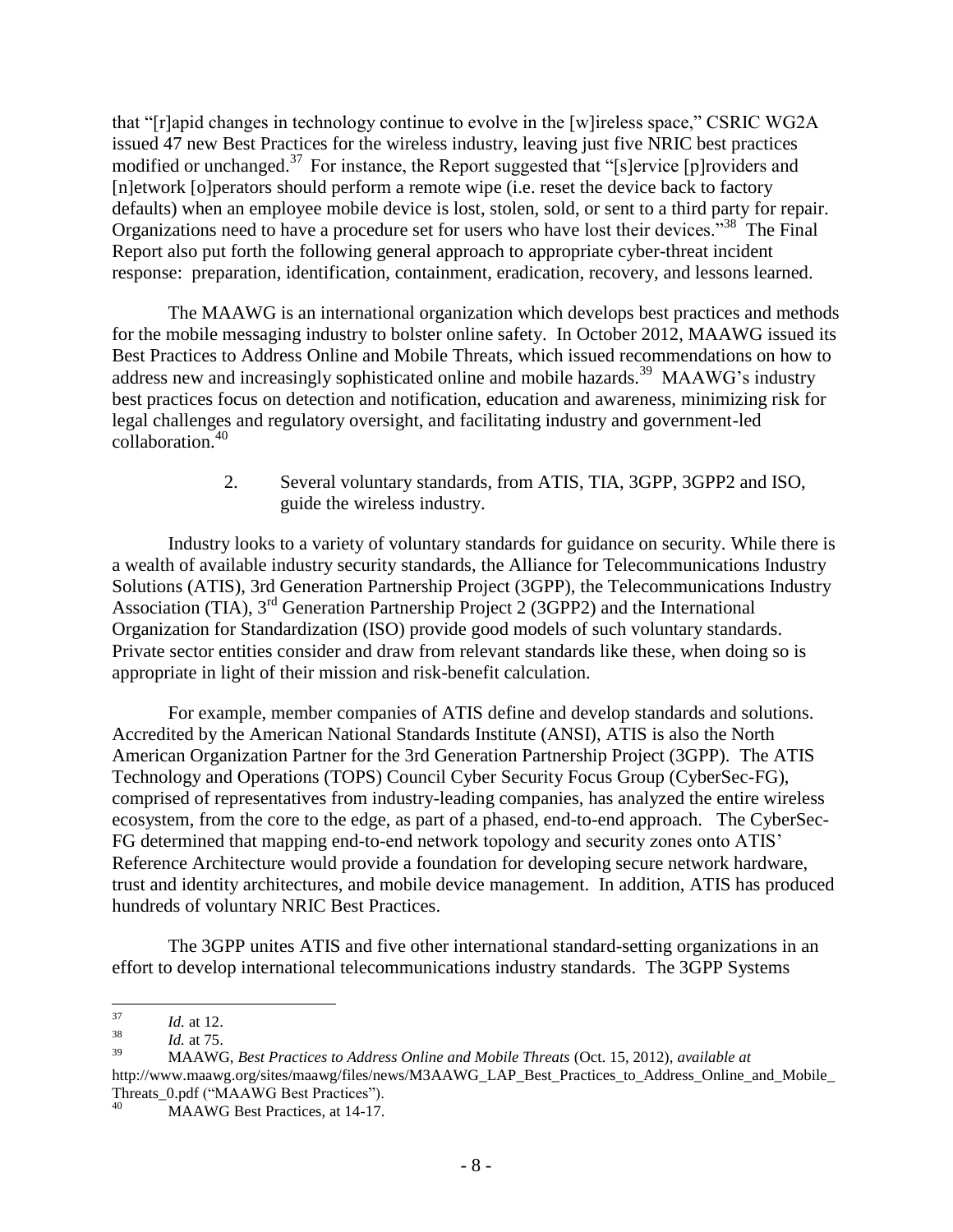Aspects (SA) Working Group 3 has responsibility for security in 3GPP systems, including determining security requirements and specifying security architectures and protocols. The Working Group also ensures availability of cryptographic algorithms necessary as part of the specifications. For example, 3GPP TS 35.205 and TS 35.206 provide specifications for the MILENAGE Algorithm set used for 3GPP authentication and key generation functions f1, f1\*, f2, f3, f4, f5 and f5\*. In addition, 3GPP has defined the security architecture, comprised of security features and mechanisms, for mobile networks.<sup>41</sup> Security features are service capabilities that must meet one or several security requirements, and security mechanisms are elements used to accomplish the feature. For example, to achieve the feature of user identity confidentiality by preventing the user's permanent user identity from being eavesdropped on the radio access link, 3GPP developed a mechanism to allow user identification on the radio path by means of a temporary identity on the visited serving network.<sup>42</sup>

A similar relationship exists between TIA, which is also accredited by ANSI, and the 3GPP2 in developing security standards for the cdma2000® cellular technology. TIA Engineering Committee TR-45 drafts and maintains mobile systems standards, including for cybersecurity.<sup>43</sup> Whenever possible, 3GPP2 leverages the standards developed by 3GPP, helping to ensure a uniform level of security across all third-generation wireless systems.

In addition, the International Organization for Standardization (ISO) develops and publishes international standards for risk management. The Information Technology Sector worked with ISO to issue ISO/IEC 27005:2011, which provides guidelines for information security risk management applicable to commercial enterprises, government agencies, and nonprofit organizations. ISO standards are particularly helpful because they offer methodological approaches to assessing and managing risk, rather than prescriptive responses or technical solutions. The ISO "has adopted over 13,000 standards that harmonize product specifications"<sup>44</sup> and "play[s] an increasingly important role in encouraging corporations . . . on their own initiative and not in direct response to governmentally mandated requirements.<sup>45</sup>

These best practices and standards are flexible and often performance-based, so they afford industry participants the ability to identify policies and procedures, and customize particular approaches to meet their individualized goals. NIST should consider whether existing models could become inputs to appropriate performance-based goals that leave industry participants free to decide on appropriate implementation and how to achieve meaningful compliance.

# <span id="page-10-0"></span>**C. Security also depends on continued user education**.

 $41$ <sup>41</sup> *See* 3GPP, *Digital Cellular Telecommunications System (Phase 2+); Universal Mobile Telecommunications System (UMTS); LTE; 3G Security; Security Architecture*, 3GPP TS 33.102 version 11.5.0 Release 11 (Feb. 2013), *available at* http://www.3gpp.org/ftp/Specs/html-info/33102.htm.

<sup>&</sup>lt;sup>42</sup> *Id.* at §§ 5.1.1., 6.1.<br><sup>43</sup> TIA TP 45 Makila

<sup>43</sup> TIA, *TR-45, Mobile and Personal Communications Systems Standards*, *available at*  http://www.tiaonline.org/all-standards/committees/tr-45.

<sup>44</sup> Richard B. Stewart, *Part I Courts, Institutions, and Access to Justice*, 1 Jindal Global L. Rev. 41, 45 (2009)

<sup>45</sup> David A. Wirth, *The International Organization for Standardization*, 36 B.C. Envtl. Aff. L. Rev. 79 (2008).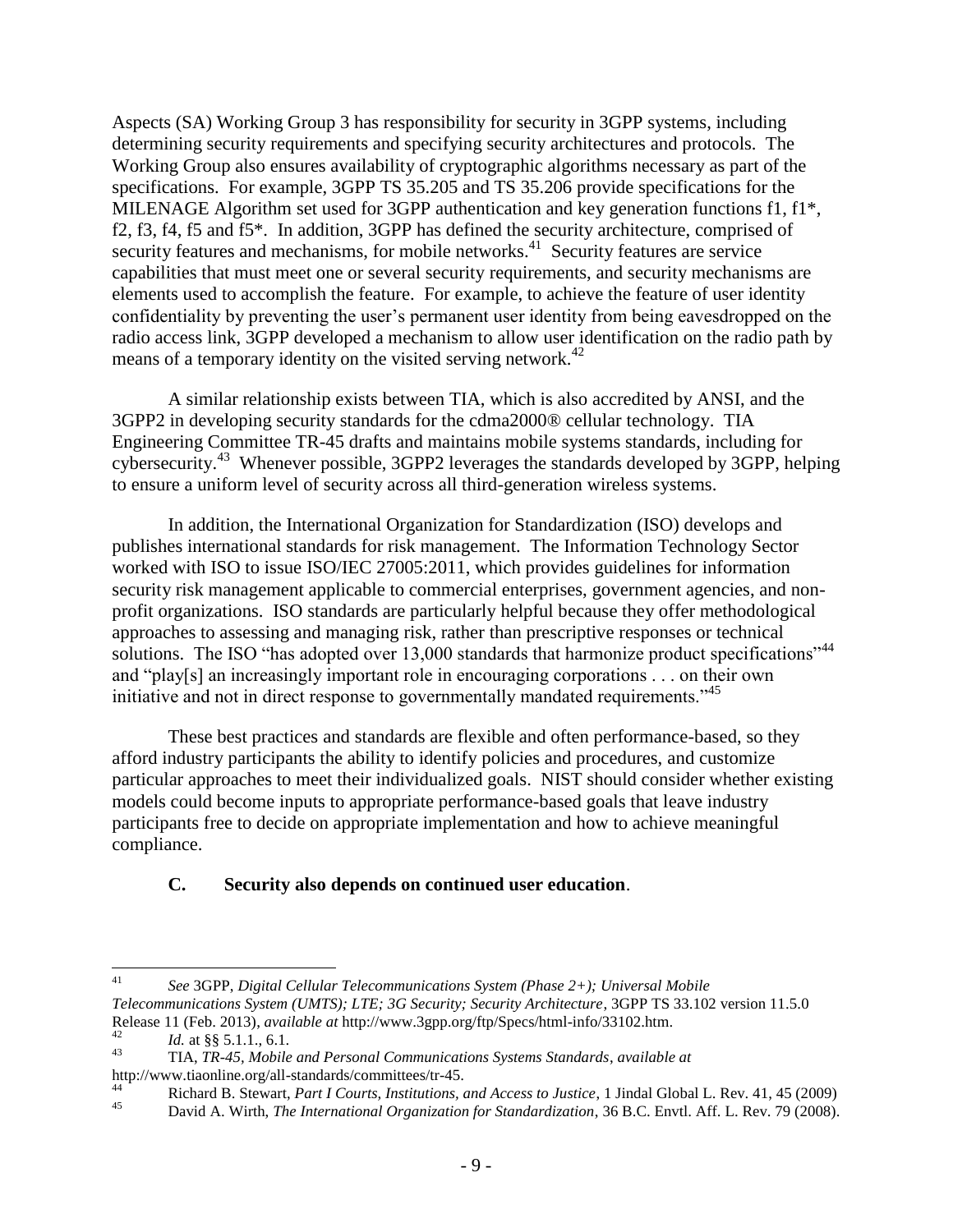The RFI is noticeably silent on user education, a cornerstone of any viable cybersecurity framework. Consumers and businesses own their systems and devices, and they play as vital a security role as any component in the mobile ecosystem. Indeed, end user choices can–often inadvertently—compromise the security of devices and networks, facilitating threats like botnets and distributed denial of service attacks. This is why many of the best practices and standards discussed above emphasize the role of the end user. For instance, CSRIC WG2A updated NRIC Best Practice 7-6-8096 to state that "[s]ervice providers and [n]etwork [o]perators should educate service customers on the importance of, and the methods for, installing and using a suite of protective measures (e.g., strong passwords, anti-virus software, firewalls, IDS, encryption) and update as available."<sup>46</sup> CTIA's First White Paper recommends consumers to check permissions, exercise caution downloading apps, and utilize secure device configurations, among other mitigation techniques.<sup>47</sup> MAAWG's Best Practices for consumers focus on prevention, detection, and remediation, including filtering potentially dangerous email and avoiding unfamiliar Wi-Fi hotspots.<sup>48</sup>

Education is important because users demand control, customization, and privacy. The RFI solicits input on privacy policies and the impact of privacy on risk management and security, specifically asking, "How should any risks to privacy . . . be managed?"<sup>49</sup> The perceived dichotomy between privacy and security is false. Without security, there can be no privacy.<sup>50</sup> Privacy covers what information is protected, and cybersecurity represents how that protection is delivered in the mobile ecosystem.

The wireless industry takes user privacy seriously. In comments to the FCC, CTIA stressed that "[c]onsumers need consistent privacy protections across the board, without regard to the type of technology or company that collects or uses the data."<sup>51</sup> The mobile industry has developed and voluntarily adhered to guidelines based on Fair Information Privacy Principles ("FIPPs"). These voluntary industry guidelines include the "Consumer Code for Wireless Service," a voluntary commitment to provide understandable policies stating how the carrier will use Customer Proprietary Network Information, CTIA's Best Practices and Guidelines for Location Based Services, and efforts by associations such as the Mobile Marketing Association's Mobile Privacy Guidelines. These and other industry privacy policies emphasize the importance of educating consumers and facilitating their control of information.

No one entity can control mobile security. Effective cybersecurity allows industry players to implement flexible standards, best practices, and guidelines informed by performancebased goals. In this regard, end user education is critical. CTIA and the industry are leading in consumer education, continuously working to strengthen what often is the most vulnerable component of the cyber-threat landscape. Industry members are significant contributors to consumer campaigns such as the CTIA's Cybersafety campaign and corresponding portals, the

 $46\,$  $^{46}$  CSRIC WG2A Report, at 91.

 $^{47}$  CTIA First White Paper, at 11.

 $^{48}$  MAAWG Best Practices, at 11-13.

<sup>49</sup> *NIST RFI*, 78 Fed. Reg. 13028.

<sup>50</sup> *See* CTIA Second White Paper, at 4 ("Digital privacy **cannot** exist without cybersecurity.").

<sup>51</sup> Comments of CTIA, *Comment Sought on Privacy and Security of Information Stored on Mobile Communications Devices*, FCC Docket No. 96-115, at 5 (July 13, 2012).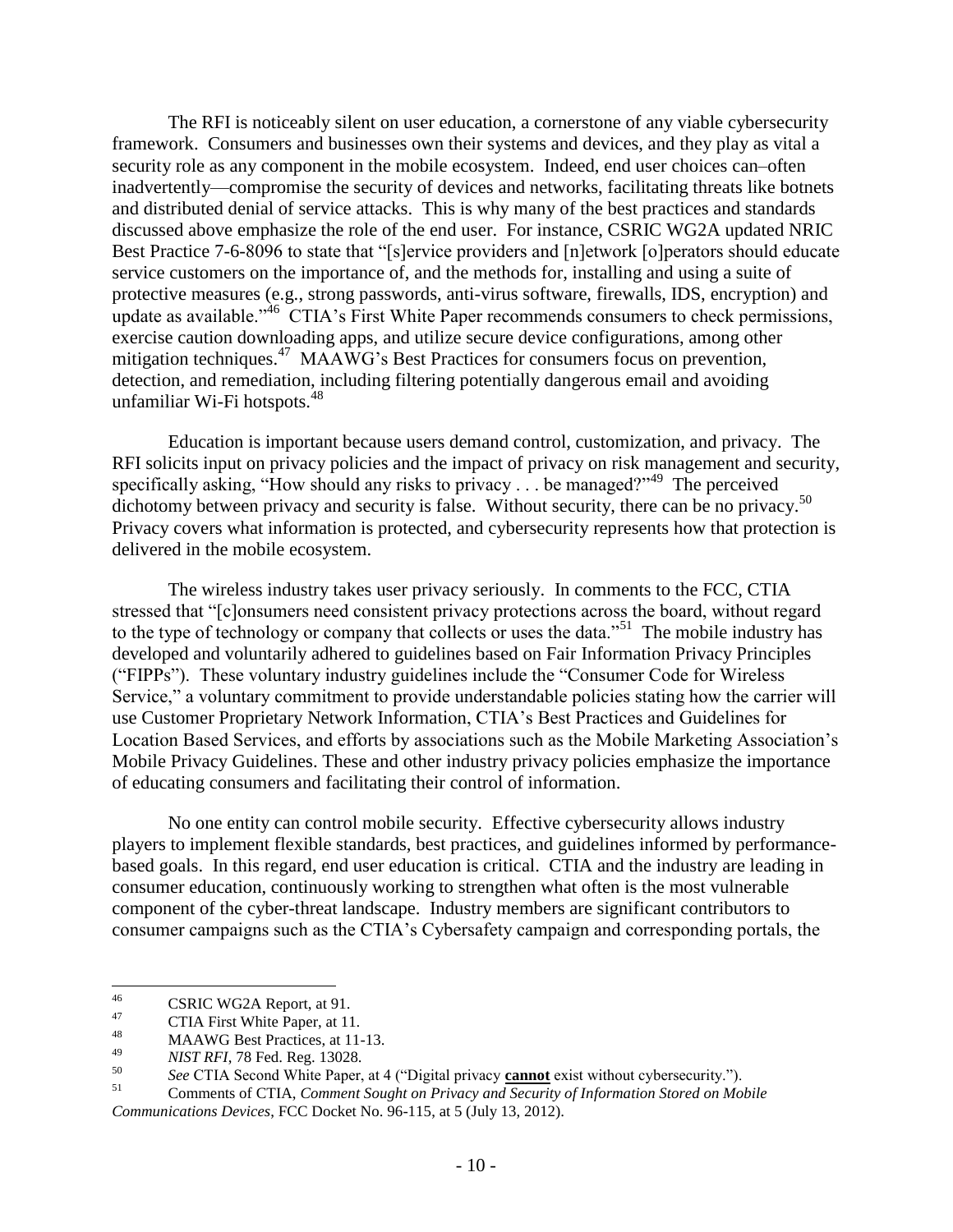FCC's Smartphone Security Checker,<sup>52</sup> the National Cybersecurity Alliance's StaySafeOnline.org portals, ConnectSafely.org, and the National Center for Missing and Exploited Children's NetSmartz.org. In addition, the FCC released its "Ten Cybersecurity Tips for Small Businesses," which include strong passwords and authentication and training employees in security principles.<sup>53</sup>

The importance of consumer education cannot be overstated. Any cybersecurity framework put forth by NIST must address end user education risks and responses.

# <span id="page-12-1"></span><span id="page-12-0"></span>**IV. THE FEDERAL GOVERNMENT MUST PROCEED WITH CAUTION**

### **A. Industry should continue to lead the development of market-driven, flexible solutions**.

Any approach to cybersecurity should rely on the market, which already provides strong incentives to maintain and improve security. Empowering industry makes sense because they have flexibility to be nimble in responding to evolving threats.

Particularly in the mobile space, the United States and the rest of the world rely on the marketplace, not heavy-handed regulation, to pick winners and losers. The FCC has been a standard-bearer on this, repeatedly advocating the importance of mobile industry choice with respect to technologies, networks, and services.<sup>54</sup> The FCC's light touch reflects Congress's desire for a market-driven wireless ecosystem.<sup>55</sup> And, Congress has directed a hands-off approach to the Internet, declaring it "the policy of the United States . . . to preserve the vibrant and competitive free market that presently exists for the Internet . . . unfettered by Federal or State regulation."<sup>56</sup>

These principles are important because the wireless industry supports innovation in countless other, interrelated industries. Congress' policy has been a resounding success, enabling dramatic advances throughout the United States and global economy. FCC Chairman Genachowski emphasized that "the U.S. mobile innovation economy is now the envy of the world" and that "[t]he ecosystem … is innovating in mutually reinforcing ways, a virtuous cycle, creating tremendous value and inventing the future."<sup>57</sup>

<sup>52</sup>  $52$  FCC Smartphone Security Checker, *available at* http://www.fcc.gov/smartphone-security.<br> **Enderal Communications Commission.** Cybersecurity for Small Business, *available at* 

<sup>53</sup> Federal Communications Commission, Cybersecurity for Small Business, *available at*  http://www.fcc.gov/cyberforsmallbiz.

<sup>54</sup> *See, e.g.*, Federal Communications Commission, *Connecting America: The National Broadband Plan*, at 60 (2010) (stating that the principles of The National Broadband Plan "include support for regulatory frameworks that are pro-competitive, transparent and technology-neutral."). The FCC affords wireless providers "flexibility to deploy the network technologies and services they choose," *In the Matter of Implementation of Section 6002(B) of the Omnibus Budget Reconciliation Act of 1993 Annual Report and Analysis of Competitive Market Conditions with Respect to Mobile Wireless*, 26 FCC Rcd 9664, 9734 (¶106) (2011).

<sup>55</sup> *See, e.g.*, *Implementation of Sections 3(n) and 332 of the Communications Act*, 9 FCC Rcd 7988, 8004 (¶ 29) (1994) (explaining that the "overarching congressional goal" was to "promot[e] opportunities for economic forces – not regulation – to shape the development" in the wireless market).

 $^{56}$  47 U.S.C. § 230(b).<br>  $^{57}$  Ganachowski CTIA

<sup>57</sup> Genachowski CTIA Remarks, at 3-4.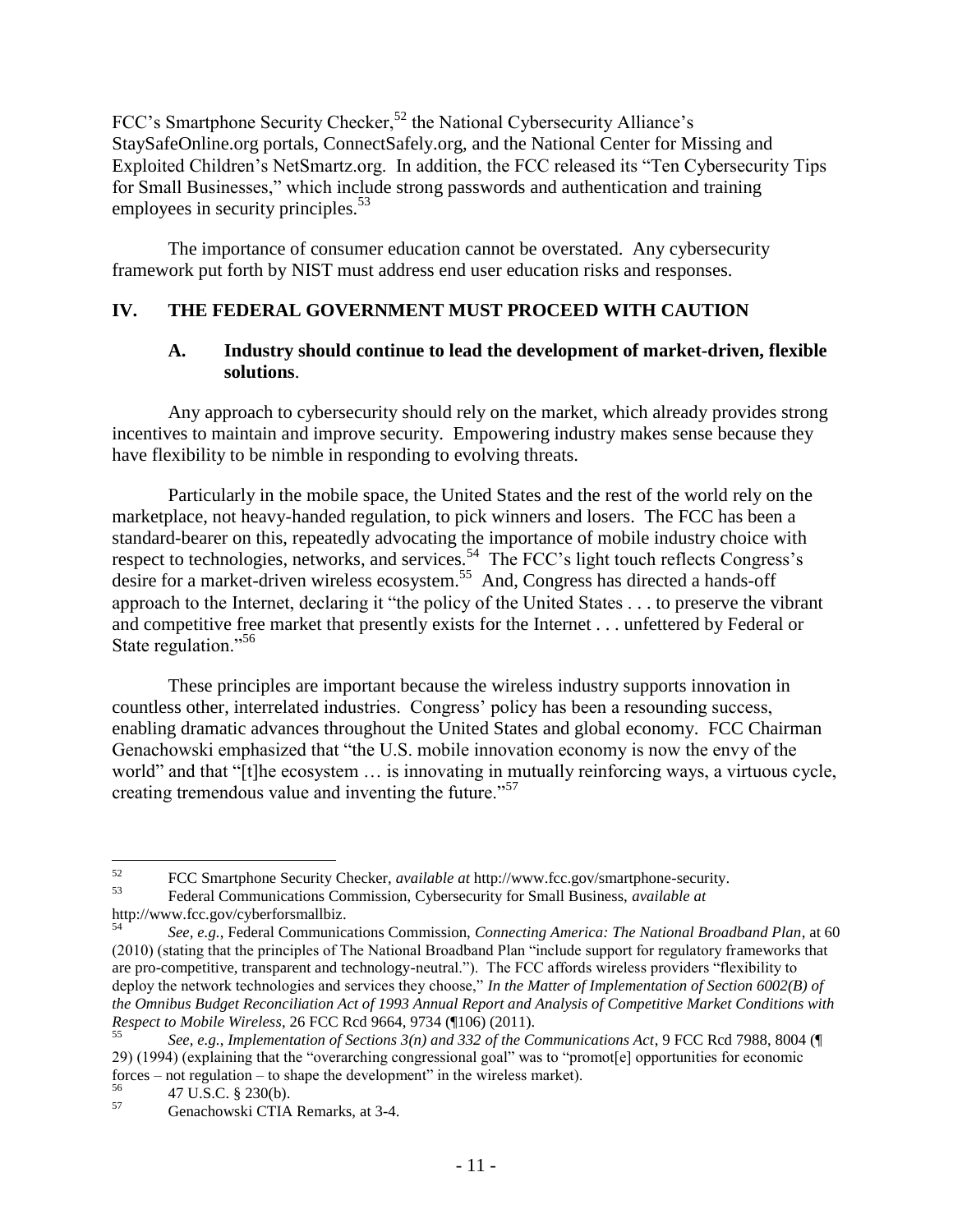Relying on the market makes sense because in the area of technical innovation, the government is unlikely to be able to identify, evaluate or predict optimal solutions for diverse industries. Even if the government could keep up with the pace of innovation, there are additional reasons why government should stay out of the way. Technical mandates and regulatory obligations can reduce flexibility and creativity. Economics literature is full of regulatory efforts that "foreclosed innovation, selected 'incorrect' standards, or favored particular incumbent industries."<sup>58</sup> Passive government participation in the market can contribute to technical evolution, but *de jure* standardization can lock in technology too soon relative to market readiness and with too little market participation. Besides being costly, mandates limit the efficiency of private standard setting. Additionally, government requirements are likely to be more difficult to change than voluntary standards.

NIST should be wary of selecting a particular standard or set of approaches. The RFI implies that standardization can achieve economies of scale, but in the area of cybersecurity, standardization presents its own risks. There is utility in maintaining diverse and evolving approaches, because where one standard or approach emerges, bad actors have fewer targets and can focus their energies. As the Technical Advisory Committee to the FCC on mobile issues has noted, "standardization" of mobile device operating systems has benefitted "bad actors" by helping them focus attacks.<sup>59</sup> The same is true of standardization of security solutions: uniformity can provide a roadmap for hackers and cyber criminals.<sup>60</sup> Policy makers should not constrain stakeholders or, despite the best of intentions, set overly-prescriptive standards for rapidly evolving technologies and services.

Encouraging voluntary, industry-led solutions would be consistent with guidelines governing NIST's role setting standards for federal information technology and security. NIST must "evaluate private sector information security policies and practices and commercially available information technologies to assess potential application by agencies to strengthen information security."<sup>61</sup> NIST must "use flexible, performance-based standards and guidelines that, to the greatest extent possible, permit the use of off-the-shelf commercially developed information security products."<sup>62</sup> NIST does not pick winners and losers, but works to "ensure that such standards and guidelines do not require specific technological solutions or products, including any specific hardware or software security solutions."<sup>63</sup> NIST must also "ensure that such standards and guidelines provide for sufficient flexibility to permit alternative solutions to provide equivalent levels of protection for identified information security risks."<sup>64</sup>

 $\overline{a}$ 

<sup>58</sup> Michael G. Baumann & John M. Gale, Economic Analysis of the Regulation of MVPD Navigation Devices  $(2010)$ 

<sup>59</sup> FCC TAC Security & Privacy Work Group, *Longer Term Anti-Malware Recommendations*, at 2 (2012), *available at* http://transition.fcc.gov/bureaus/oet/tac/tacdocs/meeting121012/TAC-WS&P-anti-malwarerecommendations.pdf.

 $^{60}$  CTIA Second White Paper.

<sup>&</sup>lt;sup>61</sup> 15 U.S.C. § 278g-3(d)(7).

<sup>&</sup>lt;sup>62</sup> 15 U.S.C. § 278g-3(c)(7).<br><sup>63</sup> 15 U.S.C. § 279g-3(c)(5)

<sup>&</sup>lt;sup>63</sup> 15 U.S.C. § 278g-3(c)(5).<br><sup>64</sup> 15 U.S.C. § 279. 2(c)(6).

<sup>15</sup> U.S.C. § 278g-3(c)(6).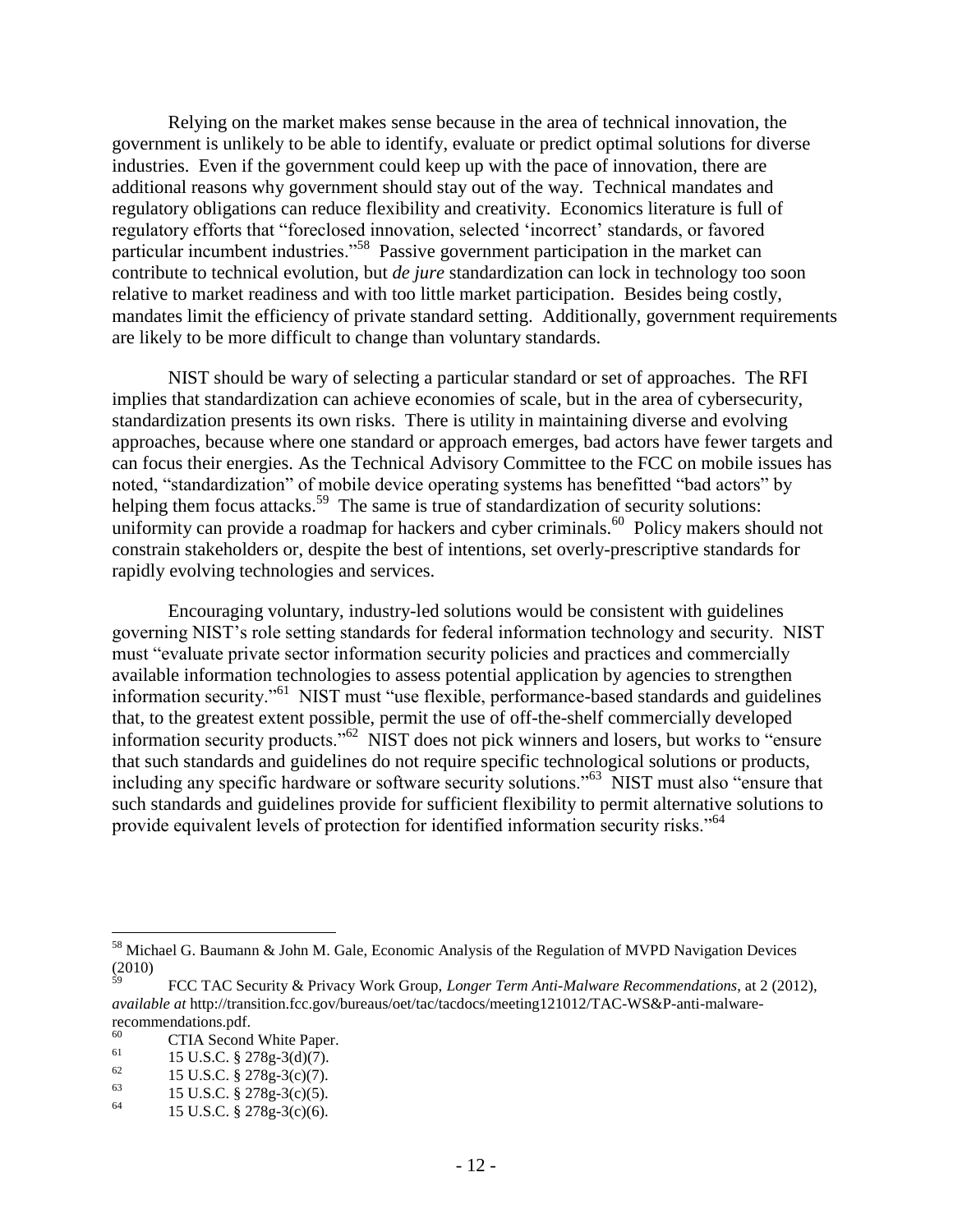### **B. Cybersecurity must be pursued globally, consistent with U.S. values**.

<span id="page-14-0"></span>The President's Executive Order envisions a Cybersecurity Framework that will "*be consistent with voluntary international standards when such international standards will advance the objectives of this order*."<sup>65</sup> Any approach must be harmonized with ongoing domestic and global standard-setting, while preserving essential U.S. principles of flexibility and industry-led solutions. This is particularly important in mobile, where the universe of contributors, users, and beneficiaries is global.

Consensus-based processes are particularly important in technology and security. "Existing multi-stakeholder processes are better adapted to address Cybersecurity and related issues. Groups such as the Internet Engineering Task Force (IETF) and 3GPP, for example, are actively developing standards and specifications for network and device security – drawing on rapid innovations in engineering technologies."<sup>66</sup> These foundational principles favor flexible standards developed through established standards bodies, like ATIS and 3GPP that work holistically in addressing cybersecurity encompassing different aspects of the mobile ecosystem, e.g. network, applications, devices, etc.

Such coordination must be faithful to core American principles of promoting innovation and flexibility. These values inform the United States' approach to international technology issues. Ambassador Terry Kramer, U.S. Head of Delegation to the World Conference on Internet Communications stated, "our international telecommunications and internet sectors are flourishing . . . precisely because it is an open platform – with open standards-setting, open markets, open networks and the free flow of ideas, content and commerce that is carried over those networks."<sup>67</sup> Using the wireless industry as an example, Ambassador Kramer observed that "the mobile revolution [became] so successful, so fast [through] . . . [i]ndustry-driven standards-setting which brought technological innovation to market at accelerated speeds."<sup>68</sup> NIST should keep these dynamics in mind.

# <span id="page-14-1"></span>**C. The government should not expect NIST's Framework to be importable into federal regulation**.

NIST's Framework should not become a platform for increased federal regulation, for which there is not a compelling need. Federal regulators have limited authority and can only act consistent with delegations from Congress. In the mobile space, Congress has made plain that the only regulation properly considered is that for which there is clear-cut need.

In the area of cybersecurity, there is no compelling need for a regulatory response. Indeed, there are serious impediments to regulatory action. The fact that Congress has been debating a regulatory approach underscores the lack of clear agency authority and the absence of any clear policy direction. As a result, NIST's efforts are properly focused on industry choices, and should not be seen as a predicate or blueprint for federal regulatory action.

http://www.state.gov/e/eb/rls/rm/2012/197545.htm ("Kramer Remarks")

<sup>65</sup>  $\frac{65}{66}$  Executive Order at § 7(a).

<sup>66</sup> Terry Kramer, Remarks to SAMENA (Sept. 9, 2012), *available at*

 $\frac{67}{68}$  Kramer Remarks. *Id.*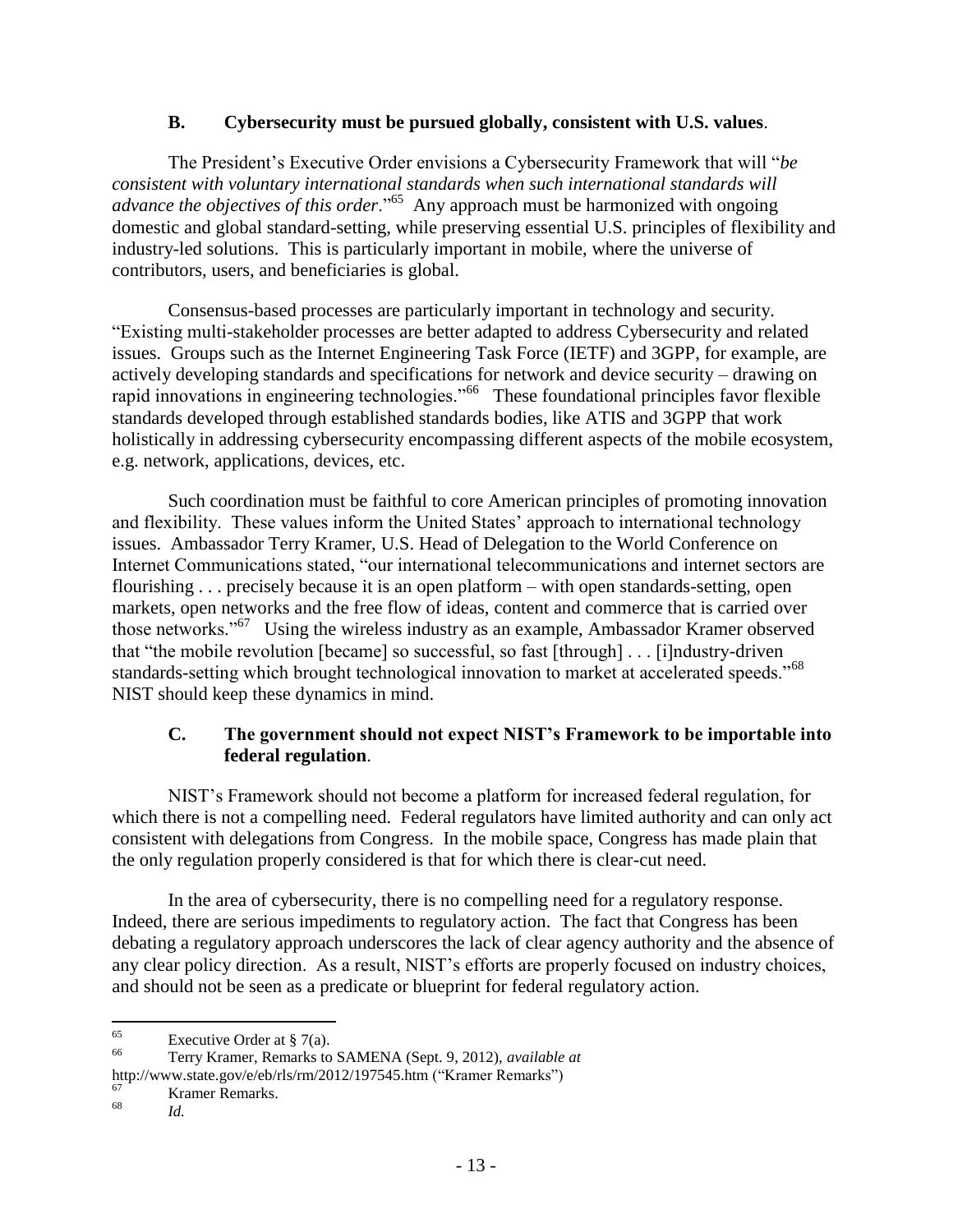Even if there were authority and NIST evaluation was a proper input to regulatory activity, NIST's process suffers from some practical limitations that render its conclusions a poor foundation for regulation. As mentioned, NIST's goals are somewhat amorphous and broad, so comments are likely to address a variety of different possible outcomes. In addition, NIST is conducting this public inquiry without the benefit of improved incentives and protections for information sharing, so participants may not share some useful information. Given the uncertainties surrounding the possible use of information in regulation, contributors may be more circumspect. These and other limitations threaten to hamper any regulatory efforts that might seek to use the NIST Framework as a platform.

# **D. Assessing compliance with any Framework will be complicated**.

<span id="page-15-0"></span>The Executive Order speaks of voluntary participation in cybersecurity programs, and NIST aims for the Framework to be "flexible" and "performance-based." But, the RFI paradoxically states that the Framework "will include guidance for measuring the performance of an entity in implementing the Cybersecurity Framework."<sup>69</sup> Efforts to measure, cajole, or command compliance will be complicated.

First, industries and critical infrastructure sectors are made up of diverse participants, ranging from small businesses to major multinational companies, those with facilities in urban and rural areas, with varied levels of resources and control of inputs. These diverse participants face different risk and threat environments, and divergent cost-benefit calculations in assessing what elements of any standards make sense for them. Devising some set of uniform practices and corresponding "compliance" measures may be challenging.

The absence of governing legislation or guidance on specific goals for the Framework makes it difficult to see how compliance can be demanded, encouraged, or verified. CTIA takes NIST at its word that it "will not prescribe particular technological solutions or specifications," but any compliance regime risks transforming a voluntary, flexible framework into rigid, *de facto* standards, through "incentives," the adoption of regulations, or the transformation of best practices into an enforceable standard of care.

NIST aims "to promote wide adoption of practices to increase cybersecurity,"<sup>70</sup> and also emphasize "compliance," with them. One solution may be to rely on performance-based goals, empower entities to adopt policies and procedures based on an organization's structure, needs and environment, and encourage self-assessment to achieve timely substantial compliance.

# **E. Obstacles to improved cybersecurity cannot be addressed without legislation**.

<span id="page-15-1"></span>NIST asks commenters what they see as the greatest challenges in improving cybersecurity across critical infrastructure. Industry participants have long emphasized that they face serious obstacles to more effective responses to cyber threats, and policymakers have debated appropriate solutions for years. These obstacles are real and cannot be addressed without legislation.

<sup>69</sup> <sup>69</sup> *NIST RFI*, 78 Fed. Reg. at 13025.

*Id.*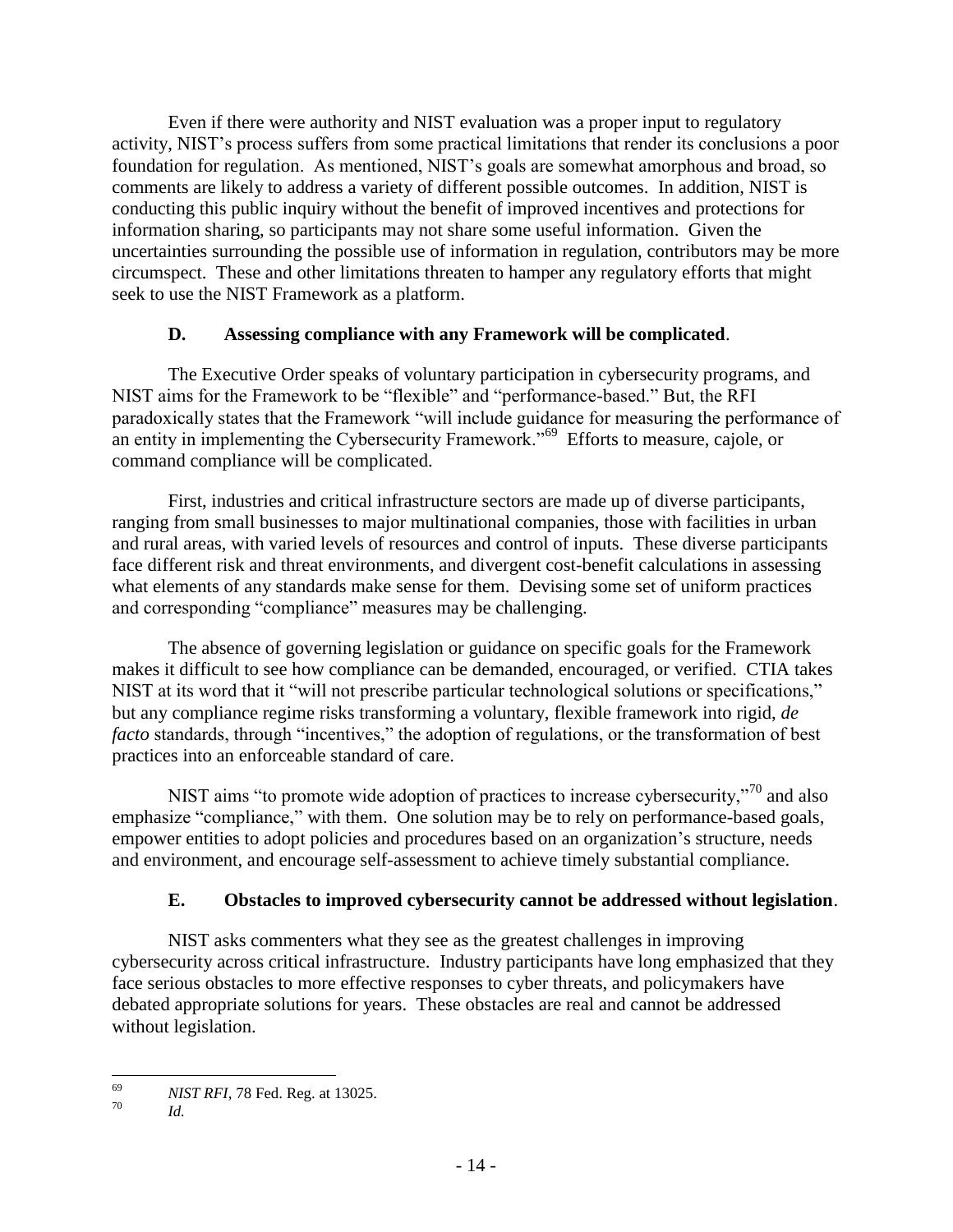Cybersecurity is challenging and complex. In order to have the best defense, organizations need to be able to share information—between companies and with government about potential problems and threats and they need to be able to work together to develop solutions. But private companies are reasonably cautious about sharing information with each other and with the government, both about general practices and individual threats. For example, risk and uncertainty surround sharing malware data that concerns users or others with third parties or the government. Providing information about security processes or vulnerabilities to the government risks public disclosure through Freedom of Information Act requests, and could invite or can be used in oversight functions or enforcement activity. Receipt of information *from* the government also presents challenges, such as in accessing and handling classified information. In addition, the risk of private litigation and civil liability arise after incidents, which can raise significant—and expensive—compliance questions under varied federal and state laws. Finally, companies must consider competitive and antitrust concerns when working together to share best practices or coordinate responses to cyber threats and attacks.

Ironically, these dynamics may hinder NISTs efforts here as NIST seeks industrial policy and security control information through public comments. While the RFI is likely to yield a large volume of information, it may not be comprehensive or adequately specific to help NIST understand current activities and existing gaps.

Confirming the presence of impediments and the need to increase parties' ability to collaborate, Executive Order 13636 directs the Department of Commerce to explore incentives to promote private sector cooperation and increased investment in cyber security.<sup> $71$ </sup> Whatever the result of that examination, legislation will be needed to address obstacles to more effective cybersecurity. Wireless industry participants—like all companies actively engaged in cybersecurity—need to be able to communicate with competitors, federal government agencies, academia and subject matter experts to identify issues and create solutions before there is a problem. Legislation can fix these obstacles, but the government need not regulate or require standards, because industry participants have ample incentive to address cybersecurity. That is why CTIA, like many technology companies and associations, supports the Cyber Information Sharing and Protection Act (H.R. 3523). This legislation was passed in the last Congress and has been reintroduced in the  $113<sup>th</sup>$  Congress.

# <span id="page-16-0"></span>**V. CONCLUSION**

NIST has expertise to bring to bear in helping identify and evaluate current approaches to cybersecurity. The Executive Order's charge to NIST is broad and the RFI is sweeping. Tight timeframes and unresolved policy choices make NIST's job more challenging. In light of these dynamics, CTIA encourages NIST to focus on helping industry identify performance-based goals that maintain a free and global market, and leave room for innovation and flexibility in solutions. CTIA is happy to work with NIST on questions related to the mobile industry, and looks forward to continuing this dialogue.

<sup>71</sup> Executive Order 13636, § 8(d) (requiring within 120 days recommendations from the Secretaries of Treasury and Commerce about incentives designed to promote participation in the cyber "program," including whether legislation is requires).